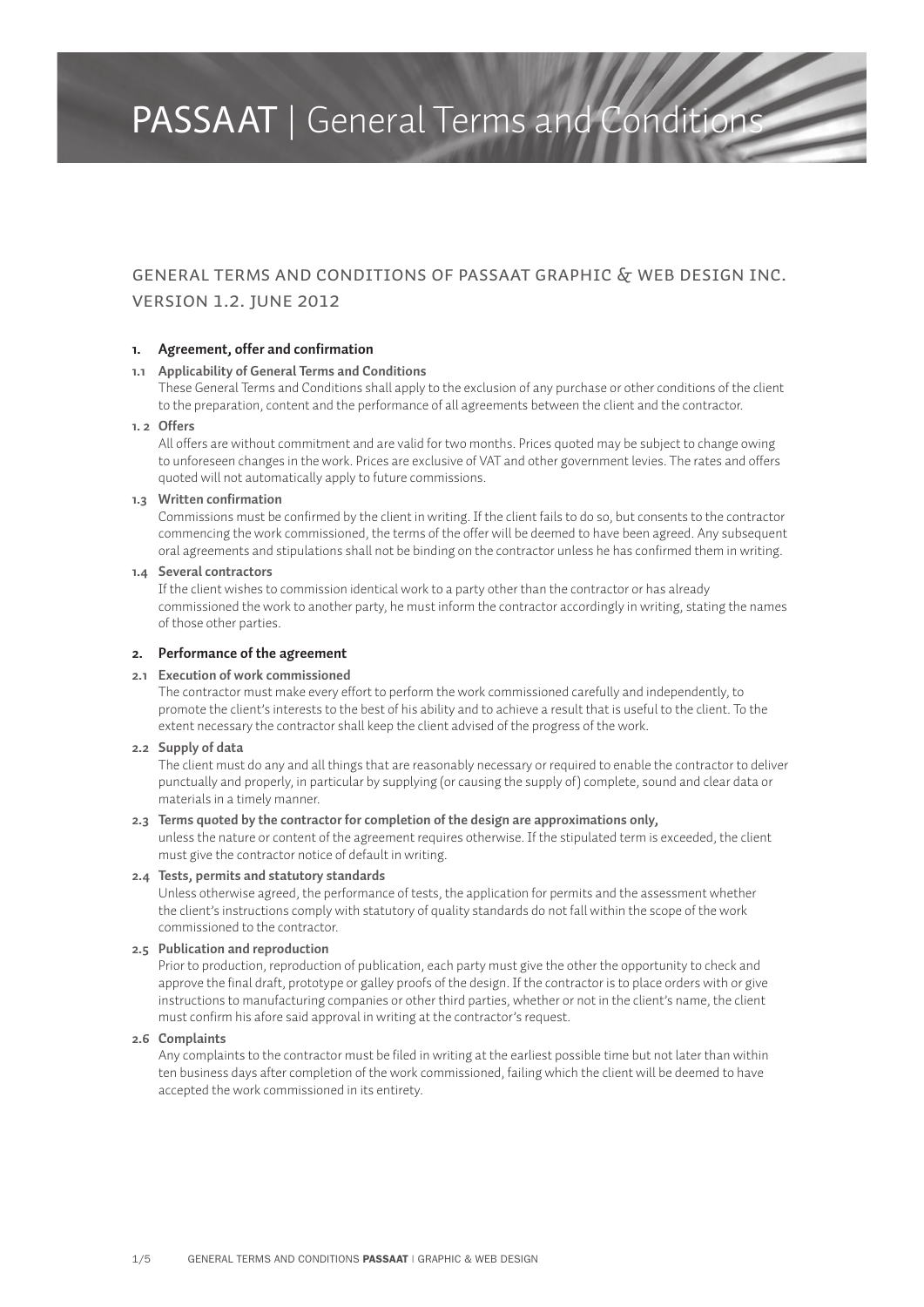#### **3. Engagement of third parties**

#### **3.1 Use of other suppliers**

Unless otherwise agreed, instructions to third parties to be given in the context of executing the work commissioned will be given by or on behalf of the client. At the client's request the contractor may act as agent at the client's account and risk. The parties may agree on a fee for such services.

#### **3.2 Third-party quotations**

If the contractor provides an estimate of third-party costs at the client's request, such estimate will be an approximation only. If required, the contractor may seek quotations from third parties on the client's behalf.

#### **3.3 Third-party general conditions**

If the contractor procures goods or services from third parties in the performance of the work commissioned, for the contractor's own account and risk and on the basis of an express agreement, the general conditions of such supplier with regard to the quality, quantity, properties and delivery of such goods or services will also apply to the client.

# **4. Intellectual and other property rights**

# **4.1 Copyright and industrial property**

Unless otherwise agreed, all intellectual property rights arising from the work commissioned – including patents, design rights and copyrights – will vest in the contractor. If any of such rights can be acquired only by registration, the contractor will have the sole and exclusive power to effect such registration.

#### **4.2 Search for the existence of rights**

Unless otherwise agreed, the work commissioned does not include conducting searches for the existence of rights, including patents, trademark rights, drawing or design rights, copyrights of portrait rights of third parties. The same applies to any investigation into the possibility of such forms of protection for the client.

### **4.3 Reference to contractor's name**

Unless the work is not suitable for that purpose, the contractor will at all times be entitled to imprint his name on or in or to remove it from the work (or to have his name imprinted on or in or removed from the work) and without the contractor's prior authorization the client may not publish or reproduce the work without identifying the contractor by name.

# **4.4 Property vested in contractor**

Unless otherwise agreed, all design drawings, illustrations, prototypes, scale models, item plates, drafts, design sketches, films and other materials or (electronic) data files made by the contractor in the course of executing the design will remain the contractor's property, irrespective of whether they were made available to the client or to third parties.

#### **4.5 Retention**

Upon completion of the work commissioned, neither the client nor the contractor will have any obligation to retain any of the materials and data used.

# **5. Use and licence**

## **5.1 Use**

Once the client has fulfilled all his obligations under the agreement with the contractor he will acquire an exclusive licence to use the design solely for purposes of publication and reproduction as such purposes were agreed when the work was commissioned.

If no such specific purposes have been agreed, the licence will be limited to that manner of use of the design on which firm intentions existed on the date when the work was commissioned. Such intentions must have been verifiably stated to the contractor prior to the conclusion of the agreement.

### **5.2 Broader use**

Without prior written approval from the contractor, the client will not be entitled to any use of the design that is broader or different from the use agreed. In the event of broader or different use on which no agreement was reached, including any amendment, mutilation of infringement on the provisional or final design, the designer will be entitled to compensation due to infringement of his/her rights of at least three times the agreed fee, or a fee that is reasonably and fairly proportional to the infringement committed, without prejudice to the designer's right to claim reimbursement of the damage actually incurred.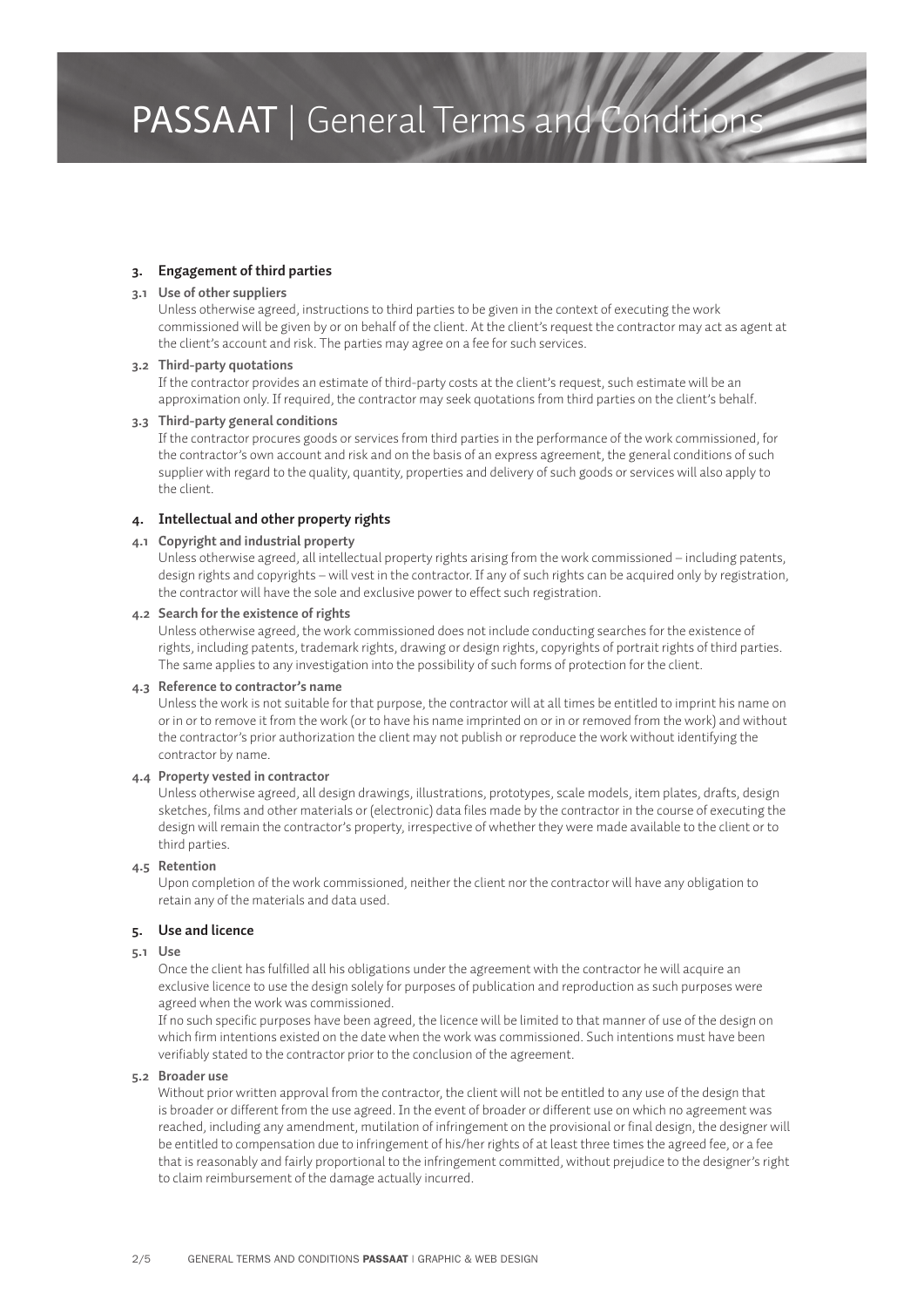#### **5.3 Use ban**

The client will not (or no longer) be permitted to use the results made available and any licence granted to the client in the context of the work commissioned will lapse:

- a. from the moment that the client fails to fulfil his payment or other obligations under the agreement or to do so in full, or is otherwise in default, unless the default is insignificant by reference to the overall scope of the work;
- b. if the work commissioned is terminated early for any reason whatsoever, unless the consequences are contrary to the principles of reasonableness and fairness.

#### **5.4 Own publicity**

The contractor may use the design at his discretion for his own publicity or promotional purposes, with due observance of the client's interests.

#### **6. Fees and additional costs**

#### **6.1 Fees and additional costs**

In addition to payment of the agreed fee, the contractor will be entitled to reimbursement of any costs incurred by him in the performance of the work commissioned.

## **6.2 Fee for additional work**

If the contractor is required to perform more or other work due to late delivery or non-delivery of complete, sound and clear data and/or materials, or any change or error in instructions or briefings, such additional work will be charged separately on the basis of the contractor's usual fees.

#### **7. Payment**

#### **7.1 Payment obligation**

Payments must be made within 20 days of the invoice date. If the contractor has not received payment (or payment in full) at the end of that term, the client will be in default and will owe interest at the statutory rate. All costs incurred by the contractor in connection with overdue payments, such as costs of litigation and judicial and extrajudicial costs, including the cost of legal assistance, bailiffs and debt collection agencies, will be for the client's account. The extrajudicial costs will be not less than 10% of the invoice amount, with a minimum of Naf 350,00 excl. VAT.

#### **7.2 Periodic payment**

The contractor will have the right to invoice the client at monthly intervals for work performed and costs incurred in the performance of the work commissioned.

#### **7.3 No reduction or set-off**

The client will pay the amounts due to the contractor without any reduction or set-off, save for settlement against adjustable advance payments relating to the agreement which the client may have made to the contractor. The client is not entitled to suspend payment of invoices for work that has already been performed.

#### **8. Notice of termination and dissolution of an agreement**

#### **8.1 Termination by the client**

If the client gives notices of termination of an agreement, he must pay, in addition to damages, the contractor's fee and the costs incurred in connection with the work per formed until that date.

#### **8.2 Termination by the contractor**

If the agreement is terminated by the contractor on the grounds of breach by the client in the performance of the agreement, the client will be required to pay, in addition to damages, the contractor's fee and the costs incurred in connection with the work per formed until that date. In this context any conduct by the client on the grounds of which the contractor cannot reasonable be required to complete the work commissioned will also be regarded as breach.

#### **8.3 Damages**

The damages referred to in the preceding two paragraphs of this Article will comprise at least the costs arising from obligations undertaken by the contractor in his own name with third parties for the performance of the work commissioned, as well as at least 30% of the balance of the fee that the client would owe the contractor if the work commissioned were fully completed.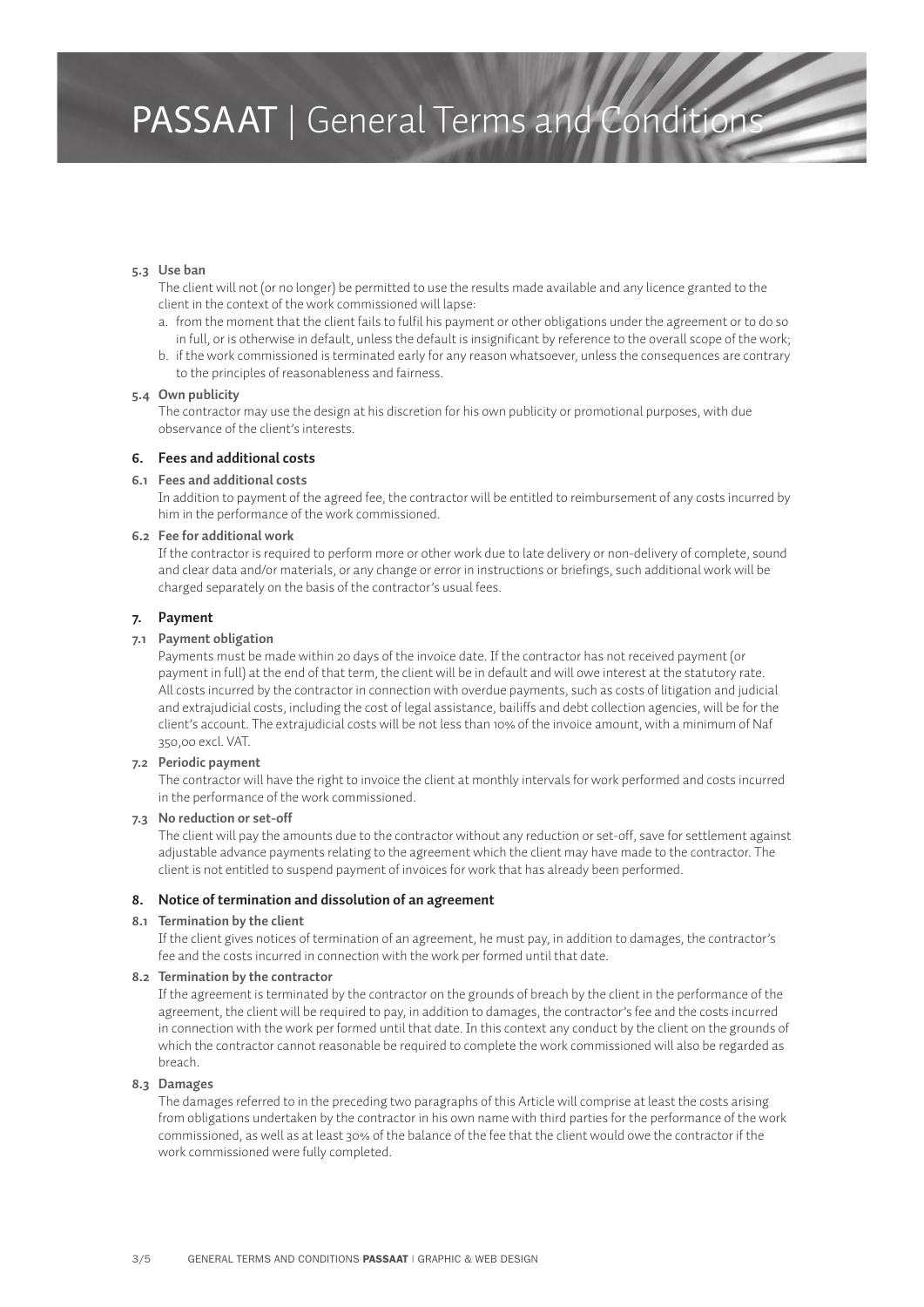#### **8.4 Bankruptcy**

Both the contractor and the client will have the right to terminate the agreement in whole or in part with immediate effect if the other party is declared bankrupt or is granted a suspension of payments (whether or not provisional). If the client is declared bankrupt, the designer will have the right to terminate the right of use granted, unless the consequences would be contrary the principles of reasonableness and fairness.

#### **8.5 Breach in the performance**

In the event of termination by the client on the grounds of breach in the performance of the contractor's obligations, the performance already completed and the related payment obligation will not be subject to cancellation, unless the client provides evidence that the contractor is in default of that performance. Amounts that the contractor has invoiced before the dissolution for work performed or delivered properly under the agreement will remain payable in full with due observance of the previous sentence and will fall due immediately upon termination.

#### **8.6 Duration contracts**

If the contractor's work consists of recurrently performing work of a similar nature, the agreement in question will be valid for an indefinite period of time, unless otherwise agreed in writing. Such agreement may be terminated only by written notice given with due observance of a reasonable notice period of not less than three months.

#### **9. Warranties and indemnities**

#### **9.1 Copyright owner**

The contractor warrants that the design supplied to the client has been made by him or her or on his of her behalf and, if the design is protected by copyright, that the contractor is the author within the meaning of the Auteurswet (Dutch Copyright Act) and as the copyright owner has the power of disposition of the work.

#### **9.2 Indemnification against claims**

The client indemnifies the contractor or persons engaged by the contractor in the performance of the work commissioned against any third-party claim or action arising from the application or use of the design created by the contractor or persons referred to above.

# **9.3 Supplied materials or information**

The client indemnifies the contractor against any claim or action relating to intellectual property rights in materials or information supplied by the client and used in the performance of the work commissioned.

#### **10. Liability**

#### **10.1 Liability**

- The contractor will not be liable for:
- a. errors of defects in materials supplied by the client;
- b. misunderstandings, errors or defects in the performance of the agreement if such misunderstandings or errors were caused by acts of the client, such as late delivery or nondelivery of complete, sound and clear information and/or materials;
- c. errors or defects by third parties engaged by or on behalf of the client;
- d. inaccuracies in offers made by suppliers, or prices quoted by suppliers being exceeded; e. errors of defects in the design or errors in the text/data if the client has given his approval in accordance with the provisions of Article 2.5 or has had the opportunity to perform an inspection and has declined to do so; or
- f. errors or defects in the design or errors in the text/data if the client has not had a particular model or prototype prepared or a particular test performed and the errors would have been apparent in such model, prototype or test.

#### **10.2 Direct damage**

The contractor will be liable only for direct damage attributable to him. Direct damage will include only:

- a. reasonable costs to assess the cause and extent of the damage, to the extent that such assessment concerns damage within the meaning of these general conditions;
- b. any reasonable costs necessarily incurred to have the contractor's defective performance conform to the agreement; and
- c. reasonable costs incurred to prevent or limit the damage, to the extent that the client demonstrates that those costs led to a limitation of the direct damage referred to in these general conditions.

The contractor's liability for all other damage, such as indirect damage, including consequential damage, loss of profits, mutilated or lost data or materials, or damage due to business interruption is hereby excluded.